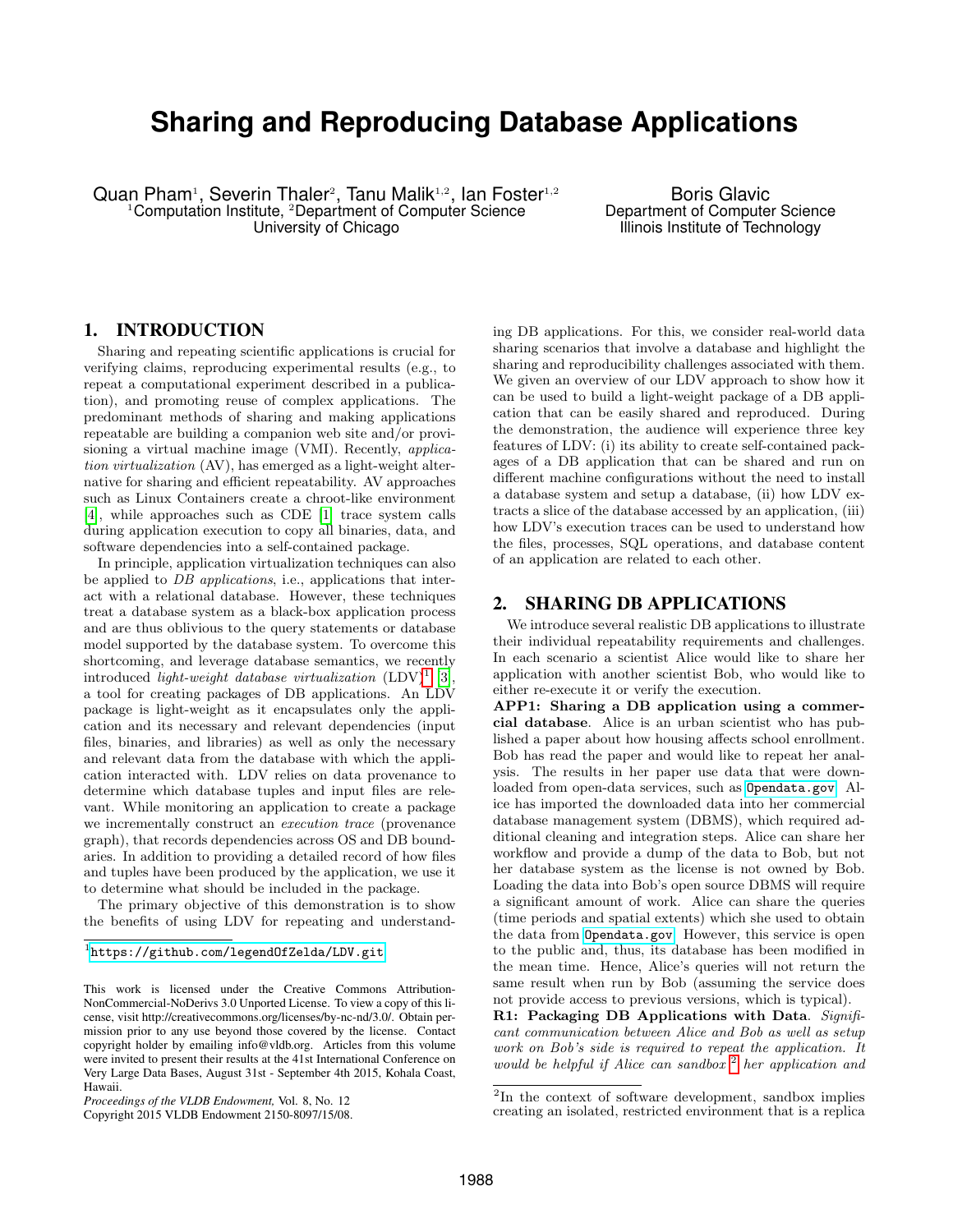

<span id="page-1-0"></span>Figure 1: LDV Monitoring an Application

her commercial database so that Bob can replay her workflow.

APP2: Sharing subsets of data from a large database. Bob has read Alice's research paper which simulates a sky catalog that is then verified with real observation data from the Sloan Digital Sky Survey (SDSS), a 18TB read-only database instance. Bob wants to use Alice's code and data. Getting access to Alice's code is easy, but downloading the entire SDSS database instance is not, because Bob is not a power user and Alice's application data exceeds his download quota.

R2: Share Relevant DB Slices. Bob's repeatability experiment will be simplified, if Alice shares with him the spatial regions from SDSS she has used. Alice would have to recollect which subsets were used. It would be helpful if the relevant data tuples for Bob could be determined automatically.

APP3: Tracking Provenance Across Files and DBMSs. We consider a text mining DB application in which Alice extracts information about scientific parameters from research publications and curates them using a DBMS. The research publications are downloaded from multiple hosted data sources such as PubMed, ChemXSeer, and BioOne. The extraction pipeline consists of cleaning and natural language processing tasks. The database is mainly used to store the extracted entries. Alice would like to share her entire application with Bob, a scientific expert, who can validate her database entries.

R3: Tracking and Visualizing Provenance. To validate, Bob would like to link Alice's database entries to raw input text and temporary intermediate data files created by the application. Bob also would like to know which extraction rules were applied and how. Alice would have to manually maintain a graph of provenance dependencies for all input files and each database tuple. This would be a nightmare for any reasonably complex extraction pipeline.

### <span id="page-1-1"></span>3. CHALLENGES AND REQUIREMENTS

In our use cases, Alice would need to provide sufficient documentation to Bob so he can understand the application well enough to repeat it and spend extensive manual effort to determine which parts of the input database are needed. In the worst case she may not be able to share her application with Bob. We now outline the main challenges that



Figure 2: LDV Reexecuting an Application

need to be addressed to fulfill the sharing requirements of applications such as the ones introduced above.

Packaging Databases. A database system may exist as a (i) personal database systems (ii) multi-user updateable database system, or as a (iii) read-only database system. In (i) the application developer has complete control over the data and the database server; the developer can start or stop the server, access its binaries, and access the database files. In (ii) the server is managed by a central authority, but users are allowed to run both updates and queries. In (iii) a central authority manages the server and all modification of the database; the users have only read access which may be limited (e.g., a form-based interface). Packaging a database system encompasses multiple challenges: we want to repeat an application without having to manually install and setup a database server; we have to recreate the database system state as seen by the operations of the application even if the application or other clients have updated the data meanwhile; and, we have to determine which data are needed for reexecution.

Licensing policies. A deployed database system may be an open-source database system or a commercial database system. For commercial database systems, Bob may not possess the required license.

User access policies. A database system may enforce access privileges limiting which relations can be accessed by a user. This is a problem if Bob does not have the necessary rights to execute the SQL statements issued by the application

Tracking File and Database Provenance. To provide a complete record of how data was generated by the application we have to track provenance on the DBMS side, the OS side (processes and files), and across both.

We next explain how LDV manages to satisfy these requirements. In the demonstration, participants will be able to see LDV in action and will be able to get a peak behind the scenes to understand the inner workings of our approach.

## 4. THE PROTOTYPE LDV SYSTEM

Monitoring and Package Creation. To use our LDV system, the user monitors an execution by prefixing the command starting the application with ldv-audit:

### ldv-audit run-dbapp

Figure [1](#page-1-0) shows how LDV monitors the execution of the user's application and its interactions with the OS and DB system. By intercepting system calls such as file operations and process creation as well as SQL statements send to the

of the original environment, and which allows testing of programs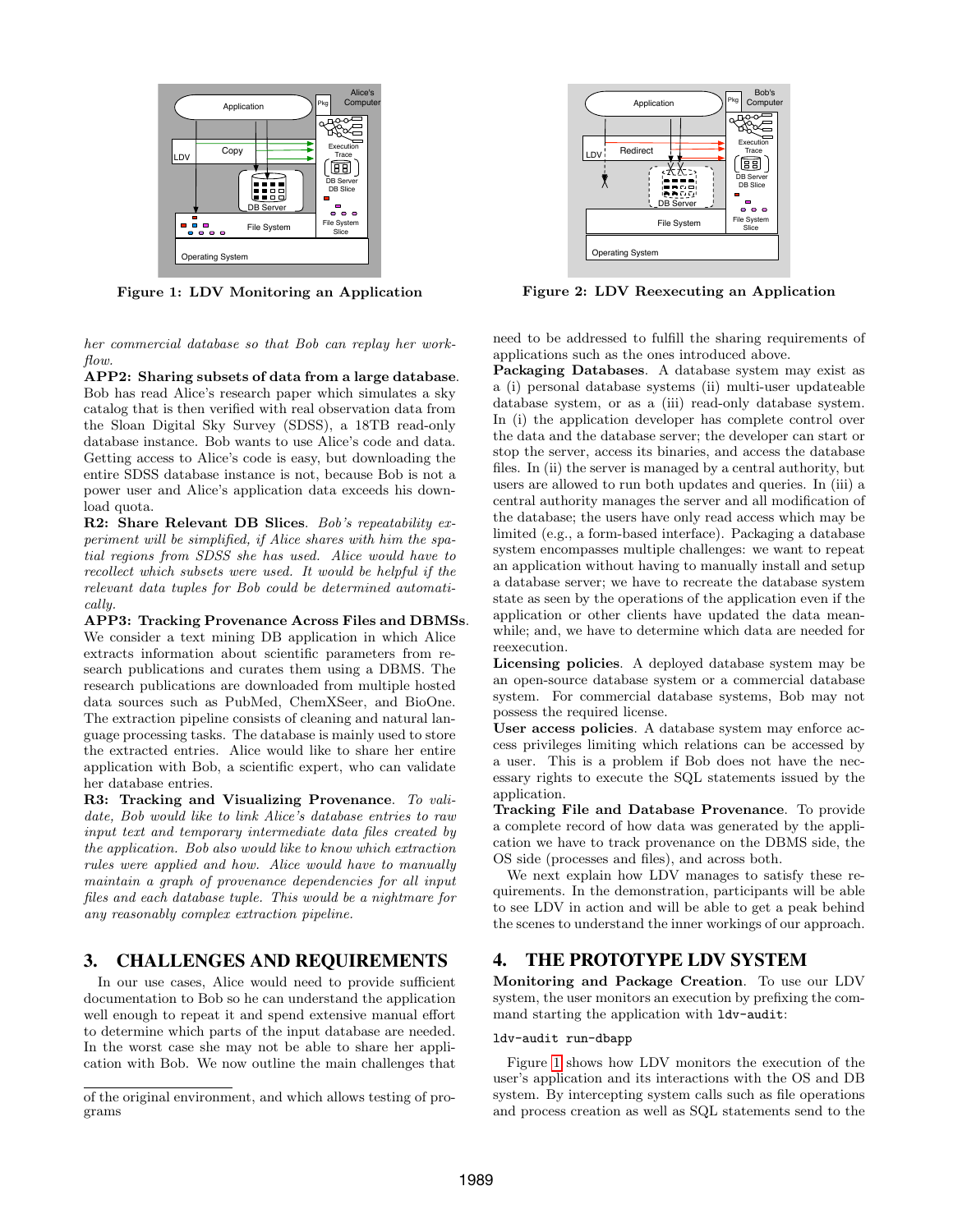

<span id="page-2-0"></span>Figure 3: Creating a package for Alice's application (left) and re-executing it on Bob's Machine (right) recreates the same image

DB we incrementally build what we call an execution trace a provenance graph that records both OS and DB operations and data dependencies. In addition to creating the execution trace and including it in the reproducibility package for the application, LDV also copies accessed files and database tuples into the package. We support two options for shipping the database. The server-include packaging option includes a DB server and the relevant DB slice in the package. The server-excluded packaging option captures the results of queries issued by the application and stores these query results in the package. By providing these two packaging options we support the types of DB deployments, licensing options, and access policies introduced in Section [3.](#page-1-1)

The operating system part of an execution trace is created by using the ptrace system utility on Linux systems, and by using dyld on Mac OS X. We use both utilities to monitor system calls including process system calls and filesystem system calls to create execution trace nodes that connect process activities and file entities. LDV records a time interval for each process-process and process-file interaction and attaches it to the respective edge in the execution trace.

The database part of an execution trace is created by using the Perm provenance system to compute the provenance of SQL operations, i.e., to track the input tuples on which an output tuple of the operation depends. For each executed SQL statement, the system creates a node in the execution trace which is then linked to nodes for all of its result tuples and the node for the process issuing the statement. Our prototype implementation uses an instrumented version of libpq, the C language client interface of PostgreSQL (Perm is a modified PostgreSQL server). We intercept Select, Insert, Update, and Delete statements send to the DB and modify each statement to compute its result tuples and return all tuples on which the result tuples depend upon (this is how we preserve previous tuple versions for updates).

Based on the execution trace of an application we determine which tuples need to be included in the package to guarantee successful reexecution. These are all input tuples that are in the provenance of an output of an SQL operation except for tuples created by the application itself (re-created during reexecution). Thus, we fulfill the requirement of packaging only the relevant database slice.

LDV stores execution traces in LevelDB, a highly optimized key-value store. We offer the user the option to deposit execution traces into PROVaaS ([http://provaas.](http://provaas.org) [org](http://provaas.org)) by exporting the LevelDB data into PROV JSON format (a serialization of the PROV [\[2\]](#page-3-3) provenance exchange format) and depositing it to the service. This service implements the PROV standard using a Neo4J database and supports a viewer for querying and exploring provenance data. The execution traces we generate fulfill the provenance tracking and querying requirements outlined in Section [3.](#page-1-1) Reexecuting a Package. To replay the execution of an application stored in a package, without any installation or configuration, the user issues for a shared package:

#### ldv-exec run-dbapp

Before starting the actual application, LDV will startup the database server included in the package, create the schema of the application, and load the DB slice. During application execution we reroute SQL queries to the package database and file operations into the package. If the serverexcluded packaging option was chosen then we replay query results included in the package from files instead of actually executing any SQL operations.

### 5. DEMONSTRATION OVERVIEW

In the demonstrations we will use applications similar to the ones we have described above to showcase the following features of the the LDV system: (i) reproducing a database applications on different machine configurations; (ii) rerun a DB application without using a database; (iii) creating packages of reduced size by extracting the relevant part of an accessed database needed for re-execution; (iv) navigate execution traces (provenance) to understand the dependencies between data items created and used by an applications. Sharing and Reexecution. We will demonstrate how to repeat DB applications with LDV on a wide variety of linux distributions. Alice's machine (Ubuntu 14.10, Linux 3.13) will be used to run her DB application that reads theater landmarks from a landmarks database of the City of Chicago. The landmarks (output as KML files) will be displayed visually using Google Earth. We will use Alice's machine to monitor a DB application, then copy the generated package to Bob's machine, and demonstrate that it can be successfully re-executed on Bob's machine. The GUI (Figure [3\)](#page-2-0) will show the configuration of both machines, a visualization of the application's results for both machines, and a terminal for starting the LDV audit and replay executions. We will use different configurations for Bob's machine to demonstrate successful re-execution. This will include (i) CentOS 6.2 (Linux 2.6.32), (ii) Fedora 20 (Linux 3.11.28), (iii) open-SUSE 12.0 (Linux 3.12.32), (iv) Ubuntu 14.04 (Linux 3.13), (v) Red Hat 7.1 (Linux 3.10.0). We will pre-install these configurations with different database servers viz. Postgres  $v9.0$ , and  $v9.1$ , and MySQL. It is to be noted that Google Earth does not install cleanly on all Linux configurations, but within our package it re-executes smoothly.

Reexecution Without a Database. LDV's execution traces can also be used to re-execute an application when